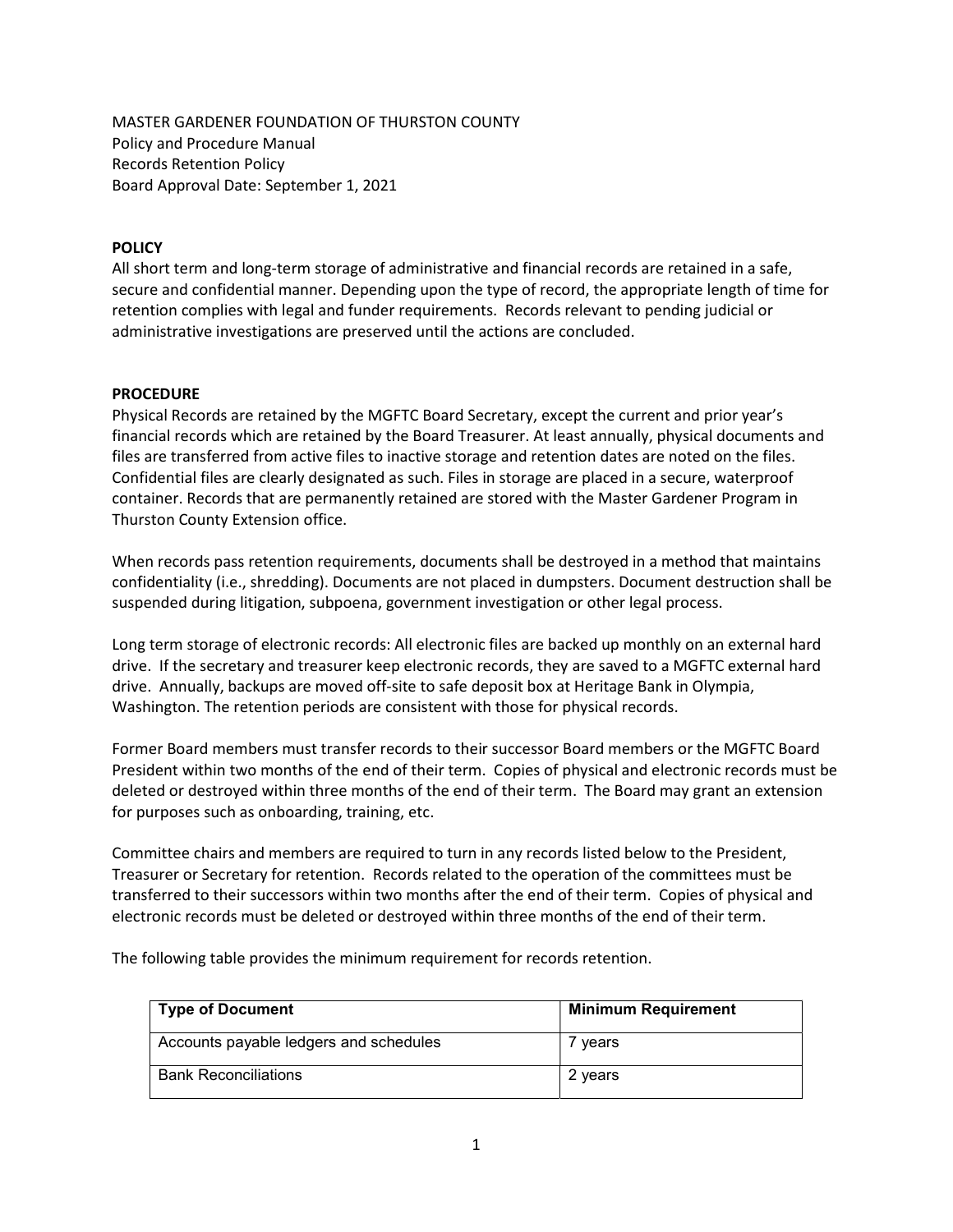| <b>Bank statements</b>                                                             | 3 years     |
|------------------------------------------------------------------------------------|-------------|
| Board and Committee work product (e.g., tickets for<br>events, prize awards, etc.) | 2 years     |
| Checks for important payments and purchases over<br>\$1000.00                      | 7 years     |
| Contracts, MOU, and leases (expired)                                               | 7 years     |
| Contracts, MOU, and leases (still in effect)                                       | Permanently |
| Correspondence (general)                                                           | 2 years     |
| Correspondence (legal and important matters)                                       | Permanently |
| Correspondence (with customers and vendors)                                        | 2 years     |
| <b>Depreciation Schedules</b>                                                      | Permanently |
| Duplicate deposit slips                                                            | 2 years     |
| Donor records and acknowledgement letters                                          | 7 years     |
| Electronic payments                                                                | 7 years     |
| Expense Analyses/expense distribution schedules                                    | 7 years     |
| Financial Reviews <sup>1</sup>                                                     | 7 years     |
| <b>Year End Financial Statements</b>                                               | 7 years     |
| Grant applications and contracts (expired)                                         | 7 years     |
| Insurance Policies (expired)                                                       | 3 years     |
| Insurance records, accident reports, claims, policies, etc.                        | Permanently |
| Investment performance reports                                                     | 7 years     |
| Inventories of products, materials, and supplies                                   | 7 years     |
| Invoices (to customers, from vendors)                                              | 7 years     |
| Minute books, bylaws, resolutions, and charter                                     | Permanently |
| Receipts                                                                           | 7 years     |
| Software licenses                                                                  | 7 years     |
| Tax returns and worksheets                                                         | 7 years     |

Note: The federal Sarbanes-Oxley legislation generally does not pertain to tax-exempt organizations, it does impose criminal liability on tax-exempt as well as other organizations for (1) retaliation against

 $\overline{a}$ 

<sup>&</sup>lt;sup>1</sup> The MG Foundation does not undergo a formal audit, instead it has an external financial review done by our designated accountant.